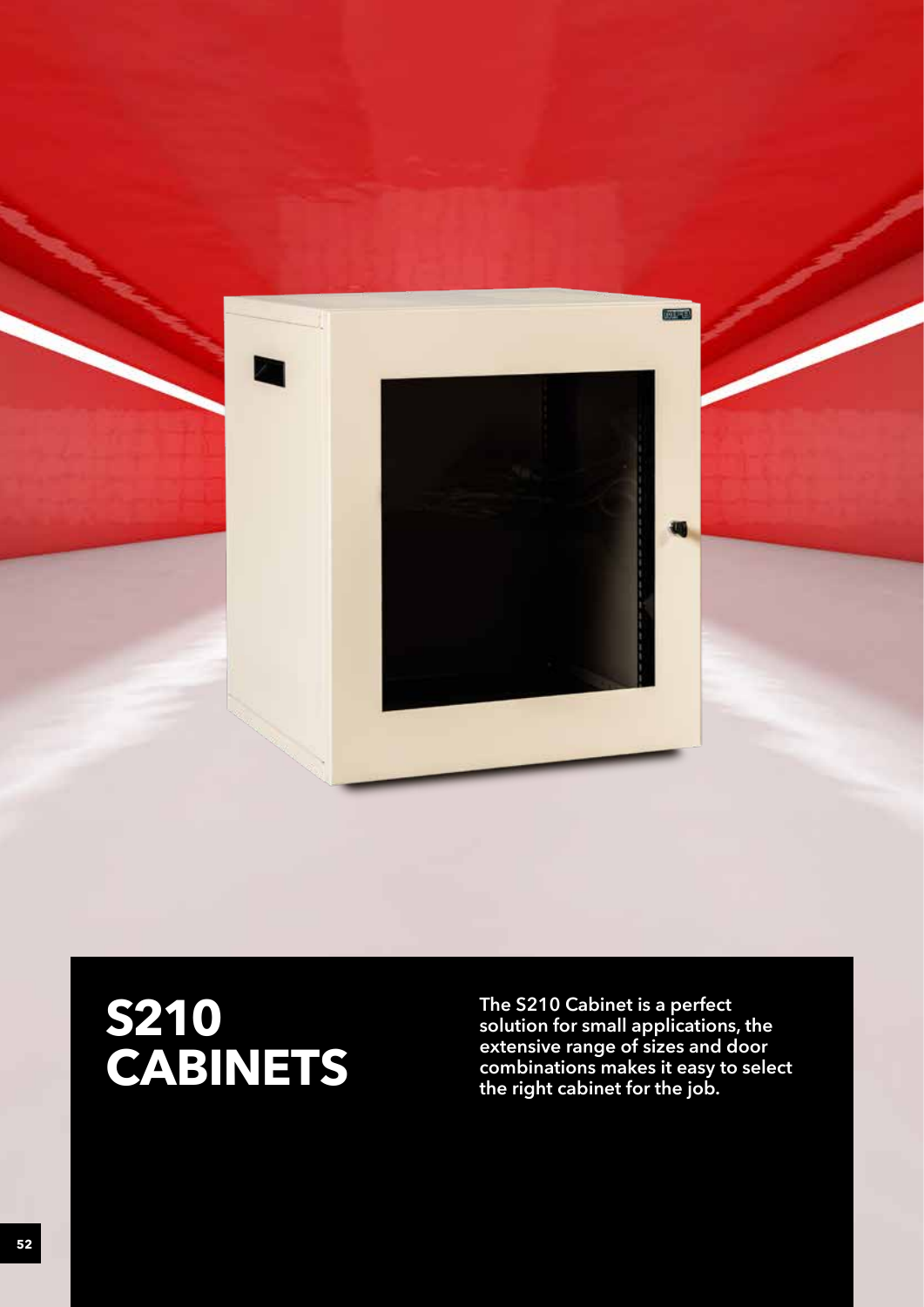# **FEATURES**

| <b>Mounting Frames</b>   | Dual Internal mounting frames<br>for adjustable mounting of<br>equipment |
|--------------------------|--------------------------------------------------------------------------|
| <b>Cable Entry Gland</b> | $200 \times 50$ mm in base                                               |
| <b>Handles</b>           | Flush fitted in sides                                                    |
| Venting                  | In top and base                                                          |
| Assembly                 | Supplied assembled<br>(can be supplied as a flat pack<br>on request)     |

# **OPTIONS**

| <b>Fixed Rear Panel</b>      | With 200 x 50mm cable entry<br>gland                                                |
|------------------------------|-------------------------------------------------------------------------------------|
| <b>Wall Mounting Options</b> | Lockable external swing frame<br>Internal fixed wall mounting kit                   |
| <b>Castors</b>               | Castor Wheel Kit available<br>20kg Max Weight                                       |
| <b>Roof Fan Trays</b>        | Compatible with standard MFB<br>roof fan trays                                      |
| Doors                        | Key Lockable<br>May be fitted L/R hand at<br>Front & Rear<br>Metal, Vented or Glass |

# **FINISH**

| Frame  | <b>34002-44 Sable Black</b><br>(Other colours available upon<br>request)          |
|--------|-----------------------------------------------------------------------------------|
| Panels | All components have a zinc<br>phosphate pre-treatment prior<br>to powder coating. |
|        | <b>34002-44 Sable Black</b>                                                       |
|        | 34002-60 Monument                                                                 |
|        | 34002-61 Deep Ocean                                                               |
|        | 34002-62 Dune                                                                     |
|        | <b>34002-63 Paperbark</b>                                                         |
|        | 34002-64 White                                                                    |



| Heights (RU) | 4, 6, 8, 10, 12, 14, 18 |
|--------------|-------------------------|
| Depths (mm)  | 300, 450, 600           |
| Width (mm)   | 540 (19")               |
|              |                         |

| <b>DEPTH (MM)</b> | <b>MAX MOUNTING DEPTH (MM)</b> |
|-------------------|--------------------------------|
| 300               | 225                            |
| 450               | 375                            |
| 600               | 525                            |



S210 Plan Drawing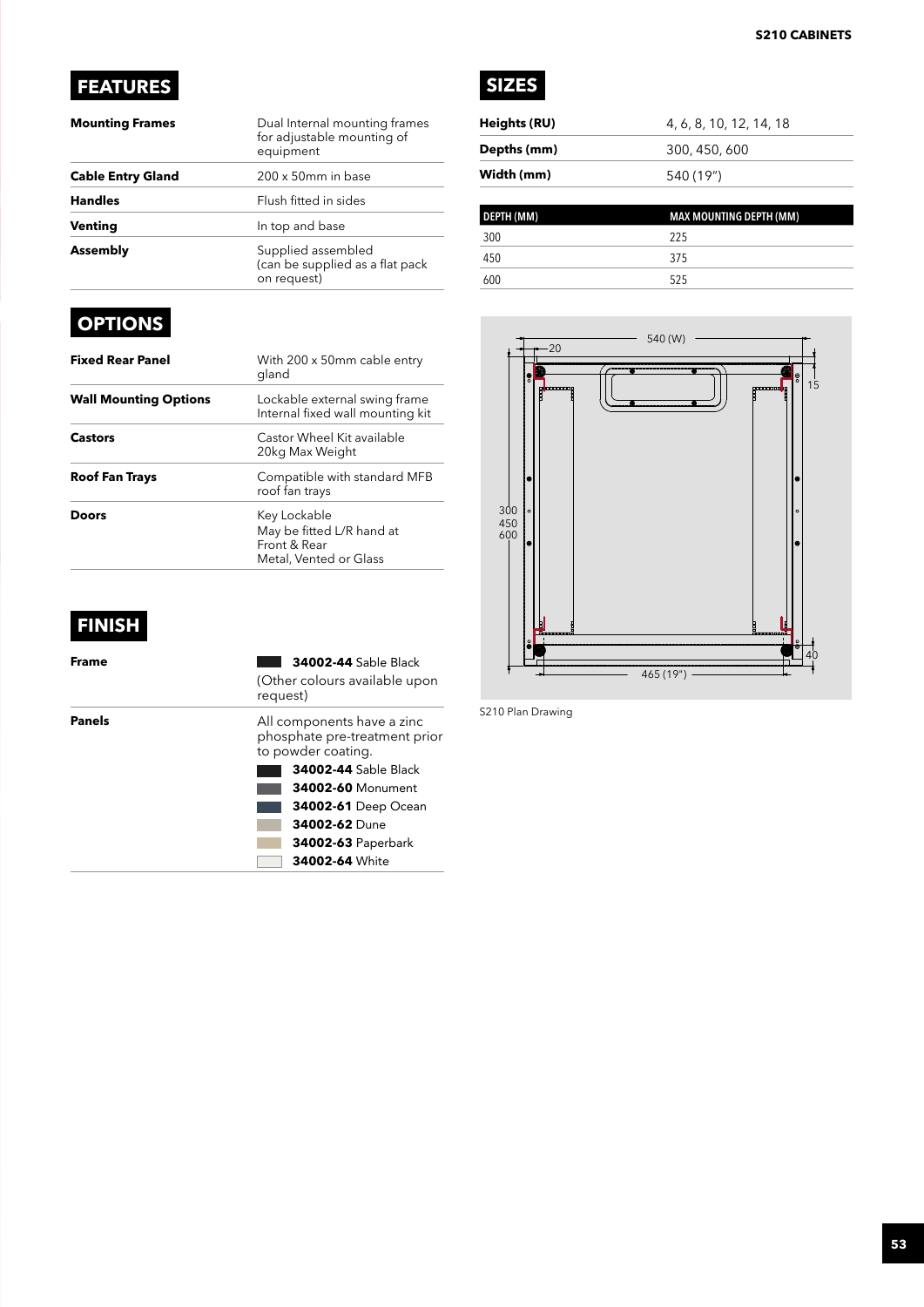# **CABINETS DOORS**

| RU | <b>OVERALL</b><br>HEIGHT | <b>TOTAL</b><br>DEPTH | <b>WIDTH</b> | CODE     | КG   |
|----|--------------------------|-----------------------|--------------|----------|------|
| 4  | 258                      | 300                   | 540          | 02351-01 | 6.9  |
|    |                          | 450                   | 540          | 02351-02 | 8.2  |
|    |                          | 600                   | 540          | 02351-04 | 10.4 |
| 6  | 347                      | 300                   | 540          | 02353-01 | 8    |
|    |                          | 450                   | 540          | 02353-02 | 9.5  |
|    |                          | 600                   | 540          | 02353-04 | 11.8 |
| 8  | 436                      | 300                   | 540          | 02355-01 | 9    |
|    |                          | 450                   | 540          | 02355-02 | 10.7 |
|    |                          | 600                   | 540          | 02355-04 | 12.9 |
| 10 | 525                      | 300                   | 540          | 02357-01 | 10   |
|    |                          | 450                   | 540          | 02357-02 | 11.9 |
|    |                          | 600                   | 540          | 02357-04 | 14.3 |
| 12 | 613                      | 300                   | 540          | 02358-01 | 10.9 |
|    |                          | 450                   | 540          | 02358-02 | 13   |
|    |                          | 600                   | 540          | 02358-04 | 15.5 |
| 18 | 880                      | 300                   | 540          | 02359-01 | 13.7 |
|    |                          | 450                   | 540          | 02359-02 | 16.4 |
|    |                          | 600                   | 540          | 02359-04 | 18.9 |



450d with Metal Vented Door and Side Mounted Fan option



S210 fitted with roof fan tray with thermostat



|    | <b>METAL</b> |     | <b>METAL VENTED</b> |     | <b>GLASS</b> |           |
|----|--------------|-----|---------------------|-----|--------------|-----------|
| RU | <b>CODE</b>  | KG  | <b>CODE</b>         | KG  | <b>CODE</b>  | <b>KG</b> |
| 4  | 02365-02     | 1.2 | 02371-02            | 1.1 | 02365-50     | 1.1       |
| 6  | 02365-04     | 1.6 | 02371-04            | 1.3 | 02365-51     | 1.3       |
| 8  | 02365-06     | 2.1 | 02371-06            | 1.6 | 02365-52     | 1.6       |
| 10 | 02365-08     | 2.3 | 02371-08            | 1.8 | 02365-53     | 1.8       |
| 12 | 02365-09     | 27  | 02371-09            | 21  | 02365-54     | 2.1       |
| 18 | 02365-10     | 3.8 | 02371-10            | 2.8 | 02365-55     | 2.8       |



12RU 600d With Metal Front Door

## **REAR PANEL**



Optional rear panel showing gland entry

| RU | CODE     | КG   |
|----|----------|------|
| 4  | 02367-02 | 0.75 |
| 6  | 02367-04 | 1.1  |
| 8  | 02367-06 | 1.4  |
| 10 | 02367-08 | 1.7  |
| 12 | 02367-09 | 2.1  |
| 18 | 02367-10 | 3.1  |